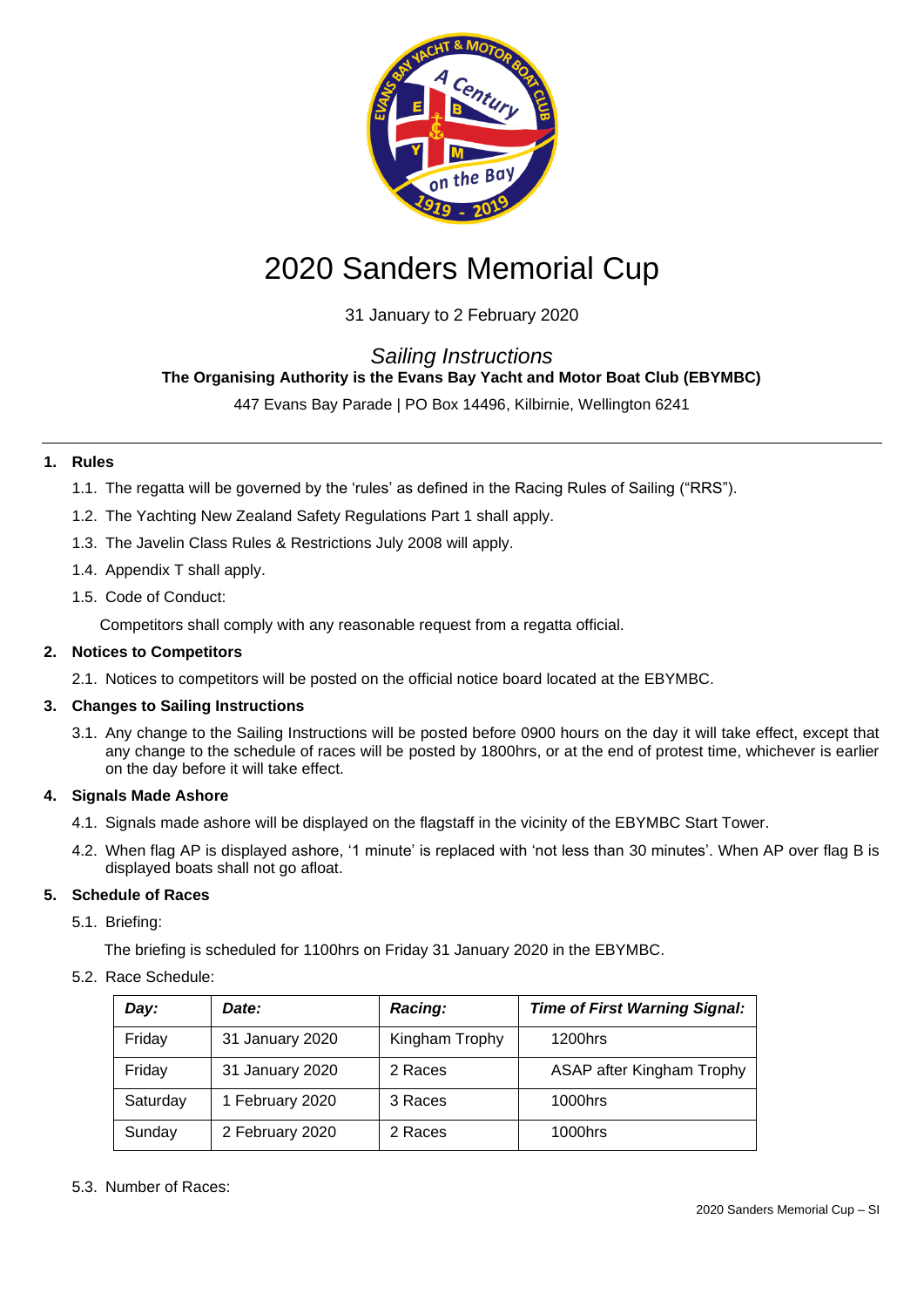7 Races are scheduled.

- 5.4. Extra races may be sailed each day, provided the regatta does not become more than one race ahead of schedule and the change is made according to instruction 3.
- 5.5. To alert boats that a race or sequence of races will begin soon, an orange flag will be displayed with one sound signal at least five minutes before a warning signal is displayed.
- 5.6. Each day succeeding races will be started as soon as practicable after the finish of the previous race.
- 5.7. On the last day of the regatta no warning signal will be made after 1400hrs.

#### **6. Class Flags**

6.1. The class flag will be international code flag "G".

# **7. Racing Area**

7.1. The Racing area is the waters known as Evans Bay and Wellington Harbour.

#### **8. The Courses**

- 8.1. The diagram in Attachment A shows the course, the order in which marks are to be passed, and the side on which each mark is to be left.
- 8.2. No later than the warning signal, the race committee signal boat may display the approximate compass bearing of the first leg and the approximate distance in nautical miles from the starting line to Mark 1.

# **9. Marks**

9.1. Marks are described in Attachment A.

- 9.2. New marks, as provided in instruction 12.1 are described in Attachment A.
- 9.3. The ends of the starting and finishing line are described in Attachment A.
- 9.4. The starting line is described in instruction 11.1.
- 9.5. The finishing line and finishing mark are described in instruction 13.1.
- 9.6. A race committee boat signalling a change of a leg of the course is a mark as provided in instruction 12.2.

#### **10. Areas that are Obstructions**

10.1. There are no areas designated as obstructions.

#### **11. The Start**

- 11.1. The starting line will be between staffs displaying orange flags on the Race Committee signal boat at the starboard end and the start mark at the port end of the line.
- 11.2. A boat starting later than 4 minutes after her starting signal will be scored Did Not Start without a hearing. This changes RRS A4 and A5.

# **12. Change of the Next Leg of the Course**

- 12.1. To change the next leg of the course, the race committee will lay a new mark (or move the finishing line) and remove the original marks as soon as practicable. When in a subsequent change a new mark is replaced, it will be replaced by an original mark.
- 12.2. Boats shall pass between the race committee boat signalling the change of the next leg and the nearby mark, leaving the mark to port and the race committee boat to starboard. This changes RRS 28.1.

# **13. The Finish**

13.1. The finishing line will be between an orange staff on the Race Committee boat and the finishing mark.

# **14. Penalty System**

14.1. RRS 44.1 is changed so that the 'Two-Turns' penalty is replaced by the 'One-Turn' Penalty.

# **15. Time Limits and Target Times**

- 15.1. The target time for the first boat to sail the course is 40 minutes.
- 15.2. The time limit for the first boat to sail the course is 60 minutes.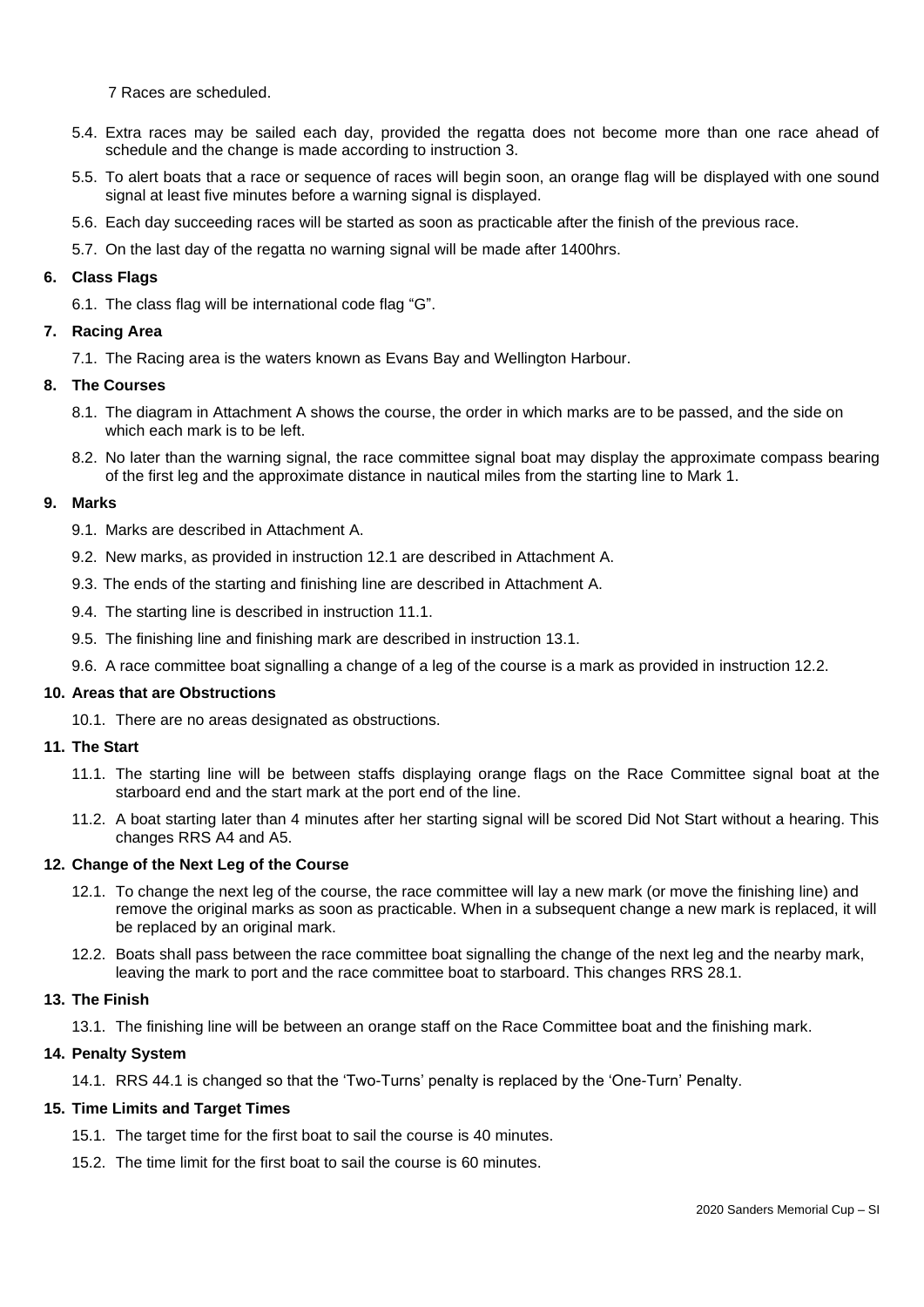- 15.3. Boats failing to finish within 20 minutes after the first boat sails the course and finishes will be scored Did Not Finish without a hearing. This changes Rules 35, A4, and A5.
- 15.4. For the Kingham Trophy race the time limit will be 120 minutes.

#### **16. Protests and Requests for Redress.**

- 16.1. Protest forms are available at the EBYMBC Office. Protests and requests for redress or reopening shall be delivered to the EBYMBC General Manager within the appropriate time limit.
- 16.2. The protest time is 90 minutes after the last boat has finished the last race of the day.
- 16.3. Notices will be posted no later than 30 minutes after the protest time limit to inform competitors of a hearing in which they are parties or named as witnesses. Hearings will be held in the EBYMBC Protest Room, located in the EBYMBC Start Tower, beginning at the time advised to both parties.
- 16.4. Notices of protests by the race committee will be posted to inform boats under RRS 61.1(b).
- 16.5. Breaches of instructions 18, 23, 24, 25, 27 and 30 will not be grounds for protest by a boat. This changes RRS 60.1 (a). In accordance with RRS 64.1(a), the protest committee may make any determination in respect of penalties for a breach of a rule other than Part 2.
- 16.6 On the last scheduled day of racing a request for redress shall be delivered no later than 30 minutes after the decision was posted. This changes RRS 62.2.

#### **17. Scoring**

- 17.1. 5 races are required to be completed to constitute a series.
- 17.2. When fewer than 6 races have been completed, a boat's series score will the total of her race scores.
- 17.3. When 6 or more races have been completed, a boat's series score will be the total of her race scores excluding her worst score.

#### **18. Safety Regulations**

- 18.1. Competitors shall wear personal floatation devices when afloat. Wet suits and dry suits are not personal floatation devices.
- 18.2. Competitors shall, within 30minutes of departing or coming ashore, sign-on each time they leave the shore to enter the course, and shall sign-off each time they come ashore from the course. The sign on/off sheets are located in the EBYMBC clubrooms.
- 18.3. A boat that retires from a race shall notify the race committee as soon as possible.

#### **19. Replacement of Crew or Equipment**

- 19.1. Substitution of competitors will not be allowed.
- 19.2. Substitution of damaged or lost equipment will not be allowed unless authorised by the Race Officer. Requests for substitution shall be made at the first reasonable opportunity.
- 19.3. Replacement sail numbers will not be allowed without prior written approval of the Race Officer

#### **20. Equipment and Measurement Checks**

20.1. All boats must comply with the rules of the Javelin Class.

#### **21. Advertising**

21.1. Not applicable.

#### **22. Official Boats**

22.1. Official boats may display a white flag with RC insignia.

# **23. Support Boats**

- 23.1. All support boats must register with the Organising Authority at registration and nominate the boat(s) they support.
- 23.2. All support boats must have VHF communications and be available to assist the race committee if required.

# **24. Trash Disposal**

24.1. Boats shall not put trash in the water. Trash may be placed on a race committee boat when not racing.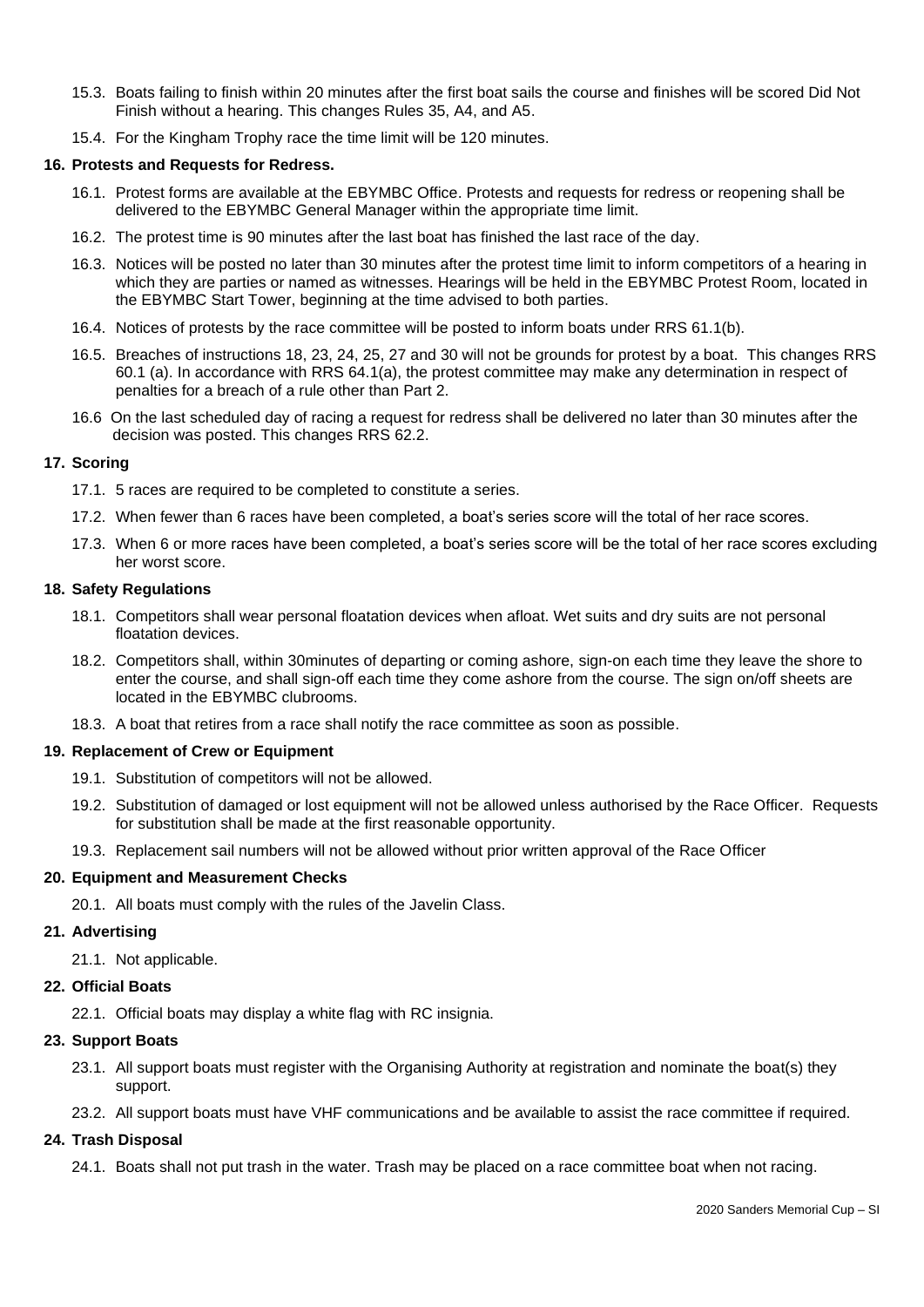#### **25. Haul-out Restrictions**

25.1. Unless otherwise directed or permitted by the organising authority, all competing boats shall be launched and retrieved from the ramps in the vicinity of the EBYMBC.

#### **26. Diving Equipment and Plastic Pools**

26.1. Not applicable.

#### **27. Radio Communication**

27.1. A boat shall neither make radio transmissions while racing nor receive radio communications not available to all boats. This restriction also applies to mobile telephones.

#### **28. Prizes**

- 28.1 Prizes will be awarded as follows:
	- Kingham Trophy **First place in the Kingham Trophy Race**
	- Sanders Memorial Cup First place in the Sanders Memorial Cup Regatta
- 28.2 Other prizes may be awarded at the discretion of the Organising Authority.

#### **29. Disclaimer of Liability**

29.1 Competitors participate in all races entirely at their own risk. Refer to RRS rule 4. The Organising Authority will not accept any liability for material damage or personal injury or death sustained in conjunction with, prior to, during, or after the race.

#### **30. Insurance**

30.1 Each participating boat shall be insured with valid and appropriate third-party liability insurance.